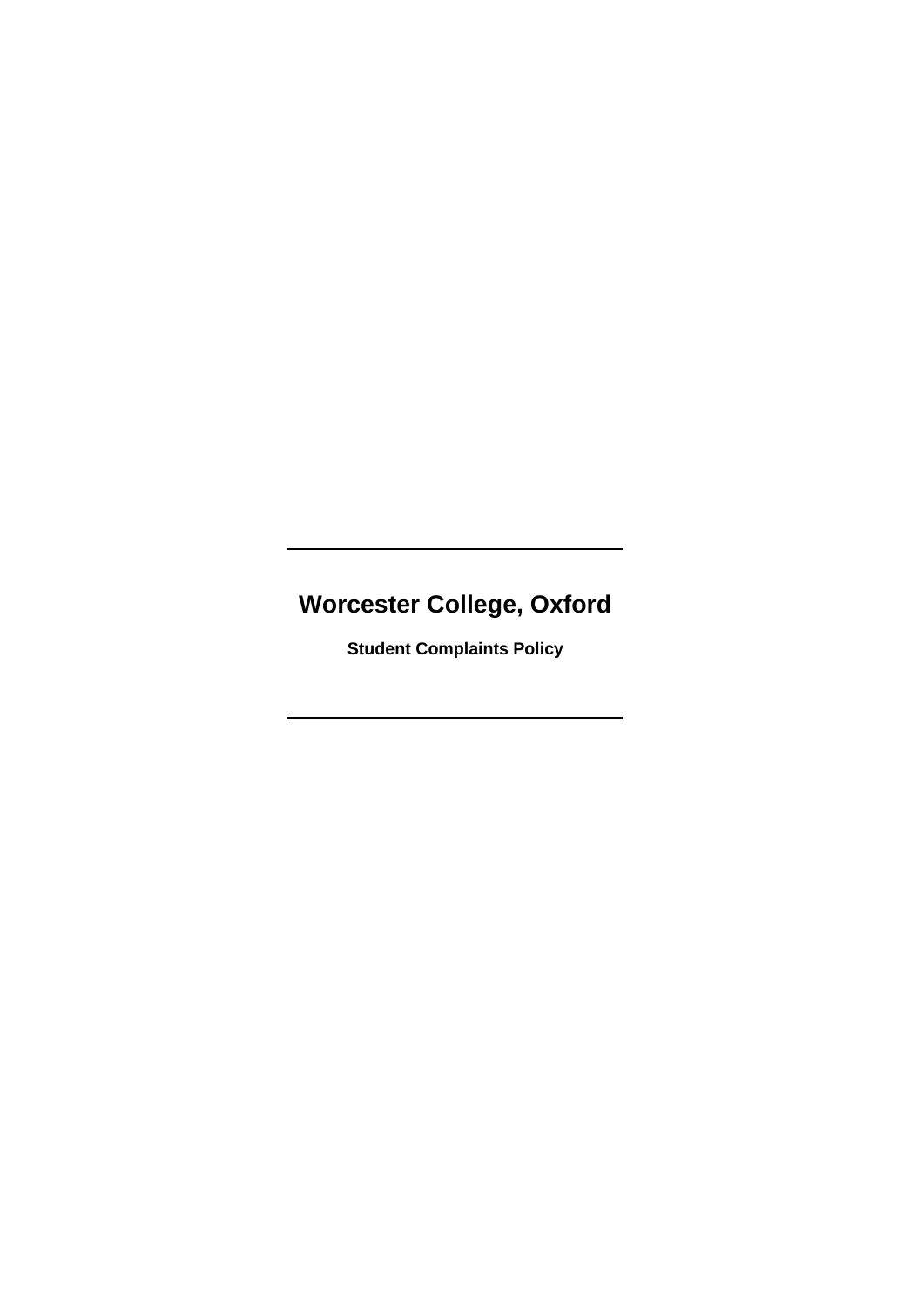## **Contents**

| $1 \quad$      |  |
|----------------|--|
| $2^{\circ}$    |  |
| 3 <sup>1</sup> |  |
| 4              |  |
| $5 -$          |  |
| 6              |  |
|                |  |
|                |  |
| 7 <sup>7</sup> |  |
| 8              |  |
| 9              |  |
|                |  |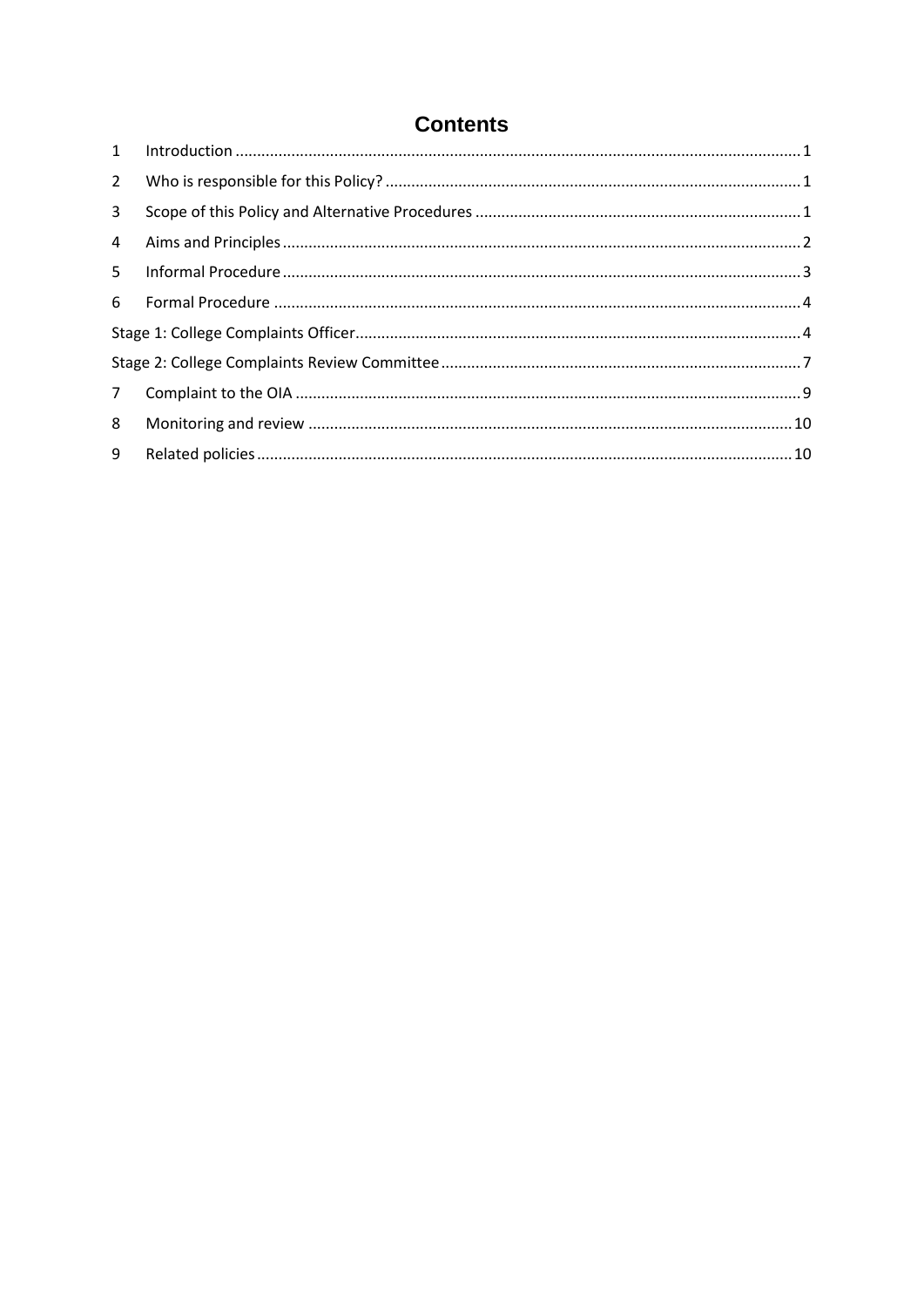## **1 Introduction**

1.1 The College welcomes feedback about its services and encourages students to communicate any concerns to the College.

## **2 Who is responsible for this Policy?**

- 2.1 The Governing Body of the College has overall responsibility for the effective operation of this Policy and for ensuring compliance with relevant legislation.
- 2.2 Day-to-day operational responsibility for this Policy, including regular review of this Policy, has been delegated to The Provost.

## **3 Scope of this Policy and Alternative Procedures**

- 3.1 For the purpose of this Policy, a student complaint is an expression of dissatisfaction by one or more students about the College's action or lack of action, or about the standards of service provided by or on behalf of the College.
- 3.2 Complaints may be made by any student of the College or any alumnus/a who graduated or left the College within the last 12 months.
- 3.3 Students should be aware that it may be more appropriate to bring their complaint under alternative policies, including:
	- 3.3.1 **Harassment**: the College takes any allegation of bullying or harassment very seriously. Students are directed to the College's Harassment Policy and the University's Harassment Policy; and
	- 3.3.2 **JCR Constitution**: the JCR Constitution has its own complaints procedure for any issue that arises in relation to the JCR. This policy can be located [here].

The College reserves the right to transfer the handling of a complaint under this Policy to alternative policies where appropriate.

3.4 A complaint may relate to a matter that is outside of the College's control, and is instead under the jurisdiction of another college or the University. If the matter involves another college, the student should look to see if that college has its own complaints procedure. The University's student complaints procedure can be located [https://academic.web.ox.ac.uk/files/universitystudentcomplaintsprocedure2020pdf.](https://academic.web.ox.ac.uk/files/universitystudentcomplaintsprocedure2020pdf) If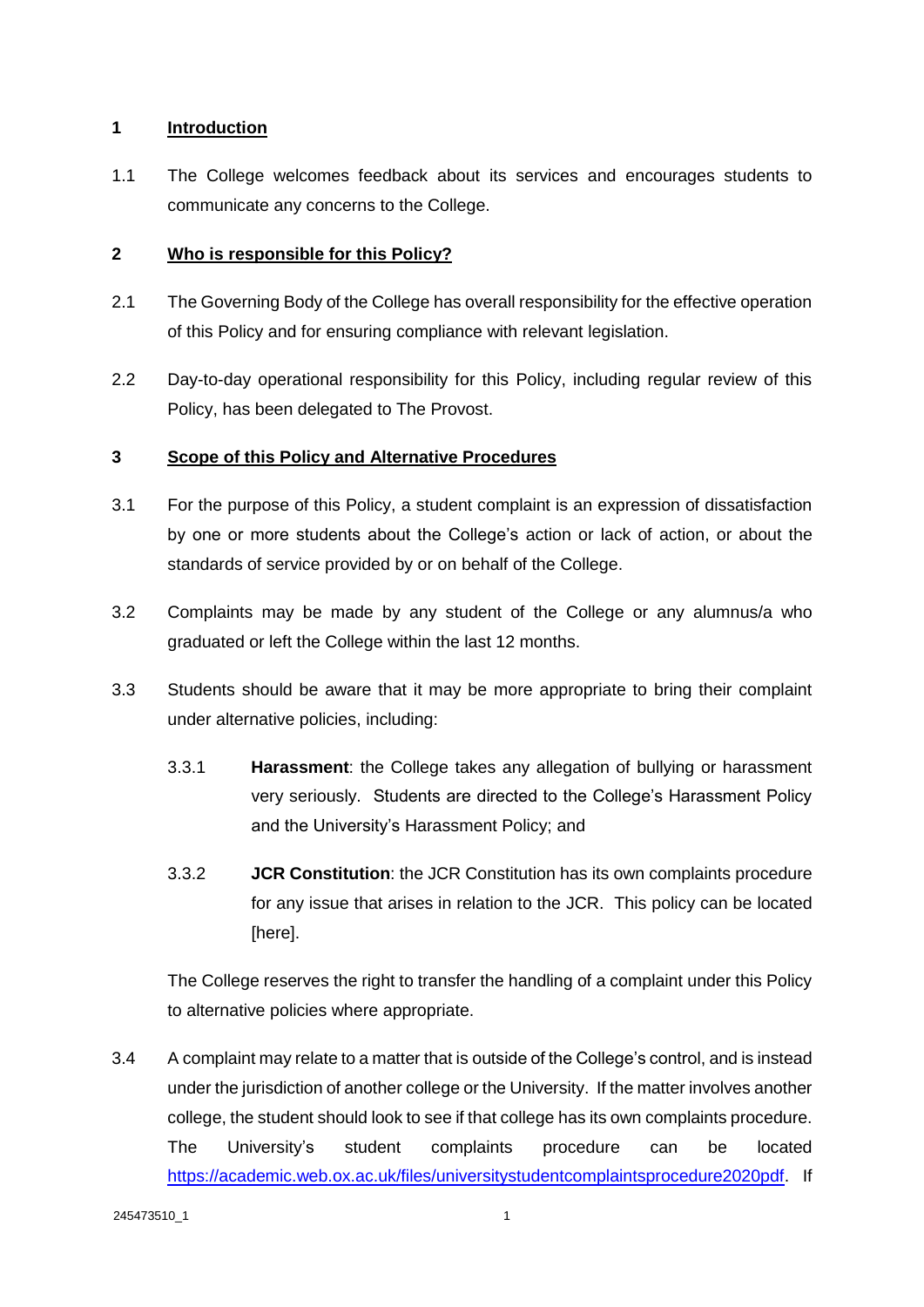the student cannot find a pathway for handling a complaint, the student should contact the Senior Tutor, who will assist with identifying the appropriate policy or contact.

## **4 Aims and Principles**

- 4.1 The College will seek early resolution of complaints with fairness, transparency and maintaining individual privacy and confidentiality where possible.
- 4.2 The aim of this policy and procedure is to provide a process to investigate and address a student's dissatisfaction with his/her interactions with the College. Where the complaint is upheld, the College will seek to make good any failings. If a complaint raises issues of potential misconduct on the part of staff or students, those should be considered and addressed under the appropriate disciplinary policy. It should be noted that disciplinary action against an individual is not an outcome or resolution for a complaint and the College's duties to others may mean that a complainant cannot be told about a disciplinary process.
- 4.3 No student who raises a complaint in good faith will be treated less favourably, even where the complaint is not upheld. However, where a complaint is considered to be vexatious or malicious in nature, the College reserves the right to consider the complainant's actions under its [Student Disciplinary Policy].
- 4.4 This procedure of resolving a complaint will be confidential, save where it is necessary for the College to disclose information to another person or body in order to resolve the complaint, or where it is necessary to do so in order for the College to comply with its legal or regulatory obligations. Where possible, the complainant will be notified in advance that such disclosure is to be made and their consent sought, if this is appropriate in the circumstances. Complainants and other parties are expected to adhere to similar principles of confidentiality in the process.
- 4.5 When a complaint is raised with the College, no action will generally be taken until and unless the student provides their written consent to the procedures being invoked. However, the College may proceed without notice, either under this Policy or an alternative basis, if it considers there is a need to take immediate action to safeguard the interests of the College, its members or a third party.
- 4.6 The College will not normally consider complaints made on an anonymous basis, but reserves the right to do so when it considers it is appropriate in the circumstances.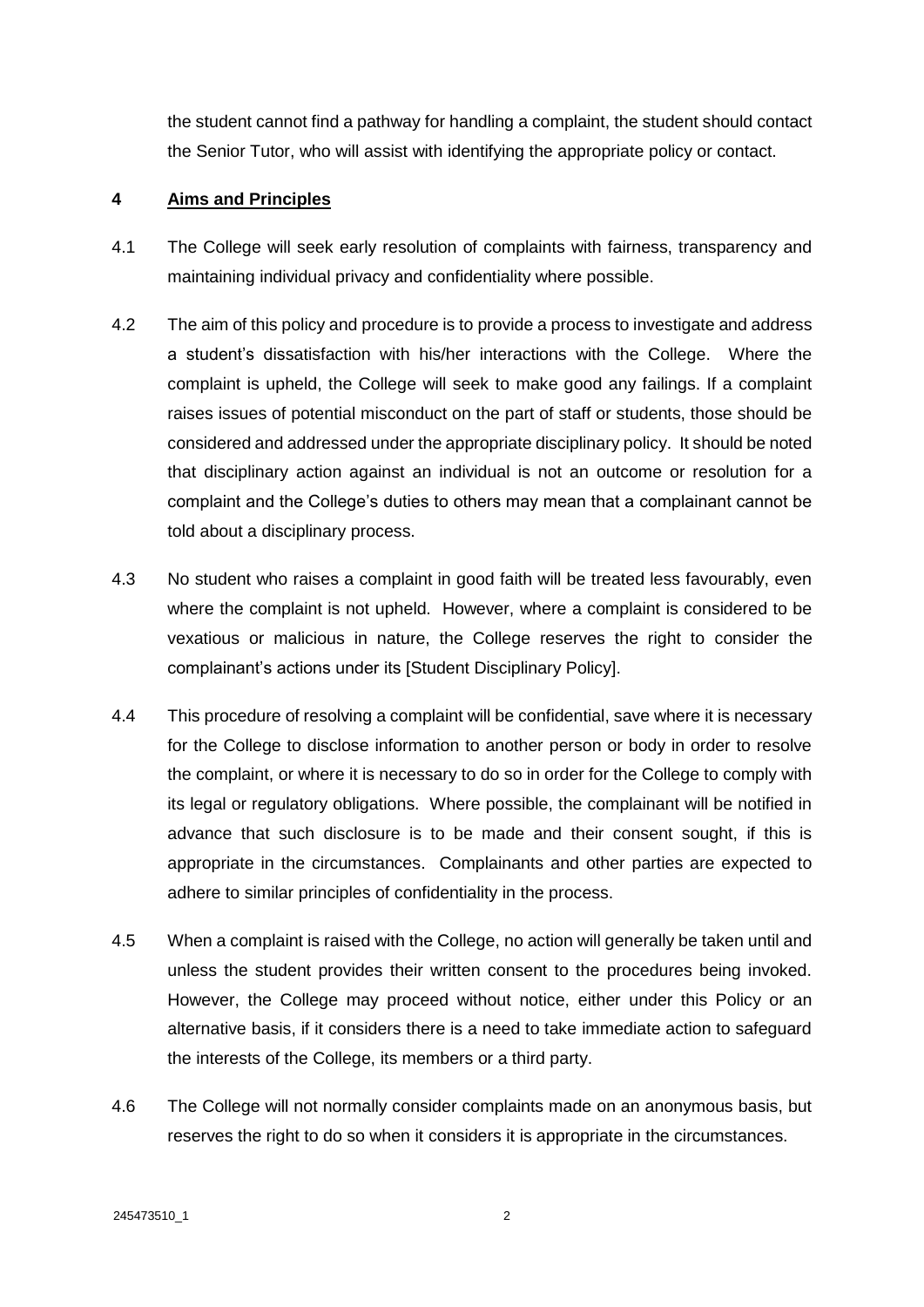- 4.7 In handling complaints, the College will seek to ensure that the complainant and any third parties are treated with fairness and dignity. The College also expects that members of the College should act reasonably and fairly towards one another when the procedures are invoked.
- 4.8 Complaints will be handled in a timely fashion and the College will seek to comply with the time periods set out in this Policy. However, it will not always be possible to keep to these time periods; for example, where a complaint is received in or around holiday or examination periods. The College will keep all parties informed of any necessary delays and will aim to complete its formal procedure within 90 calendar days. This timeframe is dependent on the complainant and/or other parties cooperating within any deadlines set by the College.
- 4.9 The College will ensure that any decisions and processes will be independent and not impacted by any actual or perceived conflict of interest or any bias.
- 4.10 The College is mindful of its obligations under the Equality Act 2010 and reserves the right to adjust these procedures on a case-by-case basis where the College feels it is necessary to implement reasonable adjustments for any individual concerned.
- 4.11 The College will comply with relevant data protection legislation and its internal [data protection policy and privacy notices] when processing individuals' personal data under this Policy.

## **5 Informal Procedure**

- 5.1 The College will seek to resolve complaints informally where possible.
- 5.2 If a student is dissatisfied, they should raise it in the first instance with the individual directly concerned, or the person with overall responsibility for the issue in question. Alternatively, should they prefer, the student may also wish to raise an issue with the Senior Tutor.
- 5.3 Complaints may be raised at the informal stage either verbally or in writing.
- 5.4 The College will endeavour to resolve the complaint within 14 days.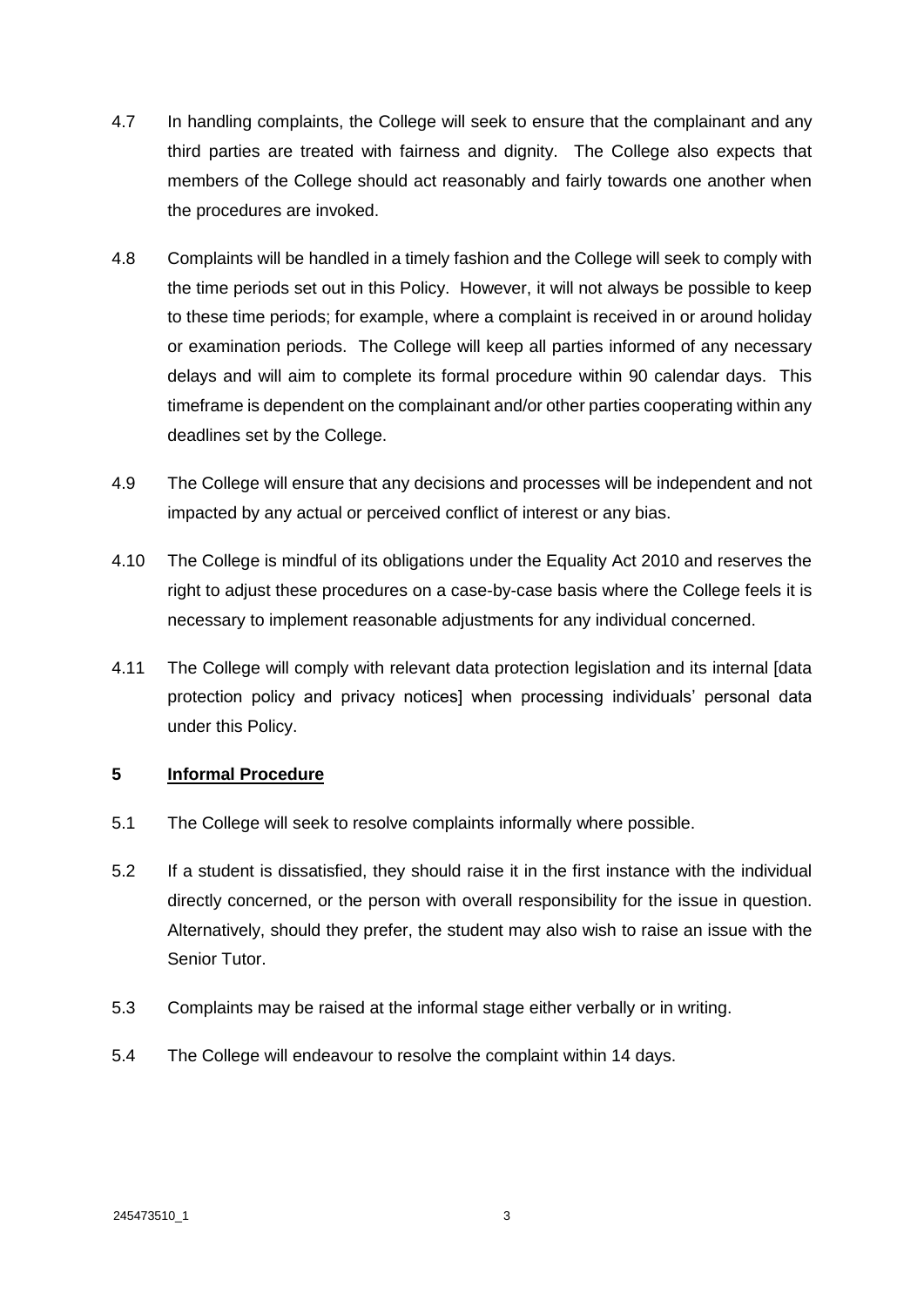#### **6 Formal Procedure**

#### Stage 1: College Complaints Officer

- 6.1 If the student is not content with the outcome of the Informal Procedure, or they feel the complaint cannot be dealt with informally, the student should notify the College of their intention to invoke the Formal Procedure.
- 6.2 The student should direct their complaint in writing to the College by writing to the Complaints Officer as listed on the College website.
- 6.3 A complaint should be made as soon as possible and always within three calendar months of the student becoming aware of the issue. Complaints initiated after that time will be considered at the College's discretion.
- 6.4 A Fellow of the College, appointed annually by the Governing Body, will act as Complaints Officer, except where the complaint is in relation to that Fellow. In this situation, the Provost will appoint an alternative Fellow of the College to act as a Complaints Officer.
- 6.5 The role of the Complaints Officer is to undertake an appropriate investigation into eligible complaints and having done so, to reach a decision on whether the complaint is upheld.
- 6.6 On notification of a complaint, the Complaints Officer may appoint an Assistant to assist with the investigation provided that the decision on whether the complaint is upheld shall not be delegated.
- 6.7 The Complaints Officer will write to the student to acknowledge their complaint and to provide their contact details and those of any Assistant.
- 6.8 At any point, the Complaints Officer may refer a member of the College to the appropriate disciplinary process if she/he considers the individual's actions give rise to a potential disciplinary issue.
- 6.9 The Complaints Officer will dismiss any complaint which they consider to be frivolous or vexatious, either on their initial consideration of the complaint or following the steps below. If the student disagrees with this decision, they may appeal to the Provost within 21 days of that decision being communicated. The Provost will review the dismissal of the complaint and confirm to the complainant in writing either that the decision is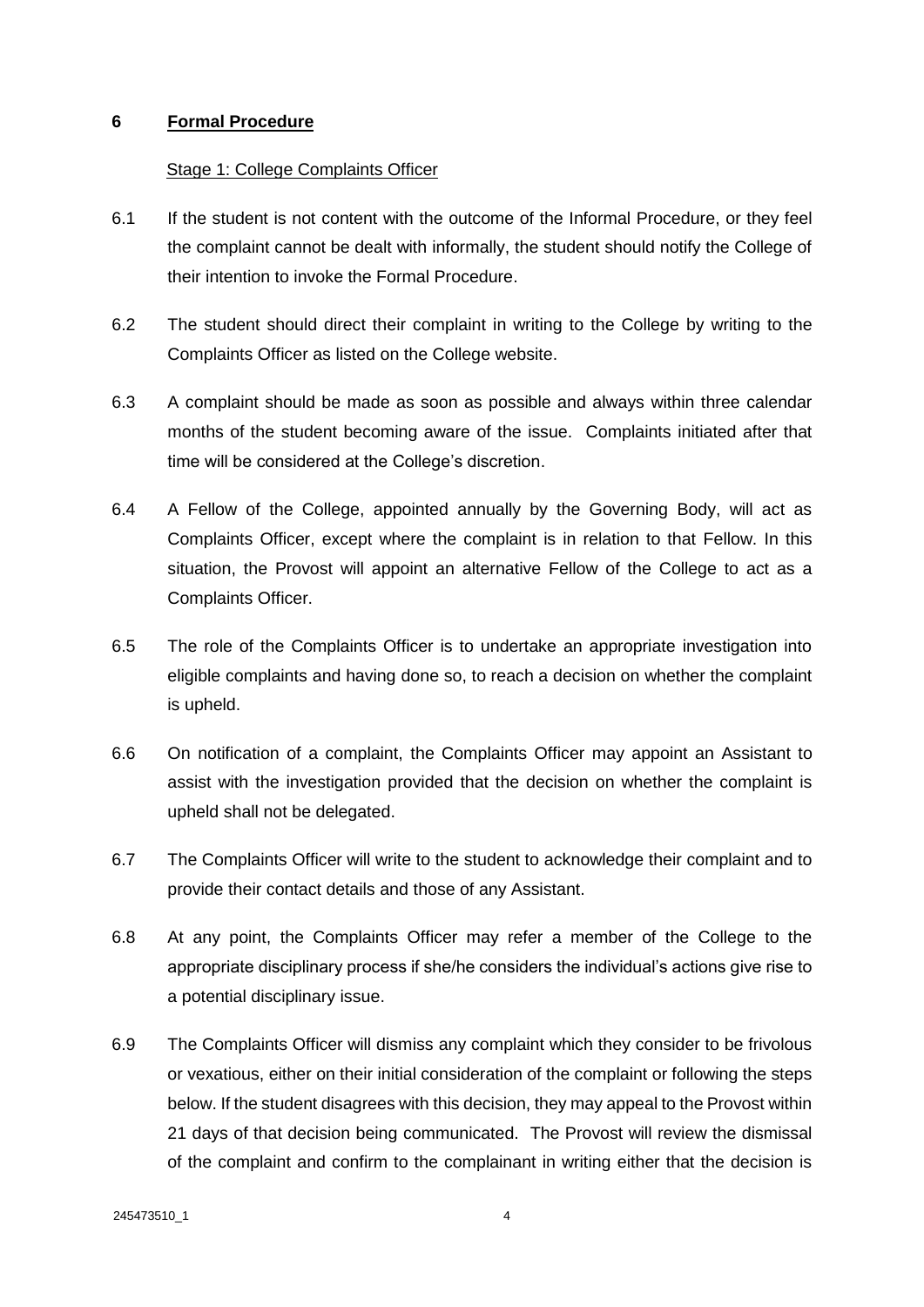upheld, or that the complaint will be referred back to the Complaints Officer for investigation.

#### **Investigation**

- 6.10 The Complaints Officer will arrange an initial meeting with the complainant, where possible, within 7 days of receiving the complaint. The student may choose to be accompanied by a College member, junior or senior, at the initial meeting with the Complaints Officer and at any subsequent meeting in relation to their complaint.
- 6.11 At the initial meeting, the Complaints Officer will:
	- 6.11.1 Discuss with the student the background to the complaint and the remedy sought to ensure they have a proper understanding of the issues;
	- 6.11.2 Explain the timescales for investigating the complaint; and
	- 6.11.3 Discuss any potential alternative methods of resolving the student's complaint, such as the Informal Procedure or a mediation.
- 6.12 Either during the initial meeting or shortly after, the Complaints Officer will:
	- 6.12.1 Confirm if they intend to investigate the complaint or part of the complaint, or if the matter should be dealt with under a different procedure; and
	- 6.12.2 Inform the student of any person whom the Complaints Officer intends to notify about the complaint as a potential party to the complaint.
- 6.13 The Complaints Officer may consider it necessary to disclose information provided by the complainant and/or the person(s) complained about to the other party/parties to allow them to respond to the allegations. In such cases, consent to disclosure will usually be sought from the individual who provided the information. If consent is withheld:
	- 6.13.1 the Complaints Officer will consider any reasons given for withholding consent and (as permitted by data protection or other law) may decide to disclose some or all of the information in any event;
	- 6.13.2 Where such information is not disclosed to others to enable them to respond, the Complaints Officer will attach such weight to the information as is appropriate in the circumstances, and may refuse to continue to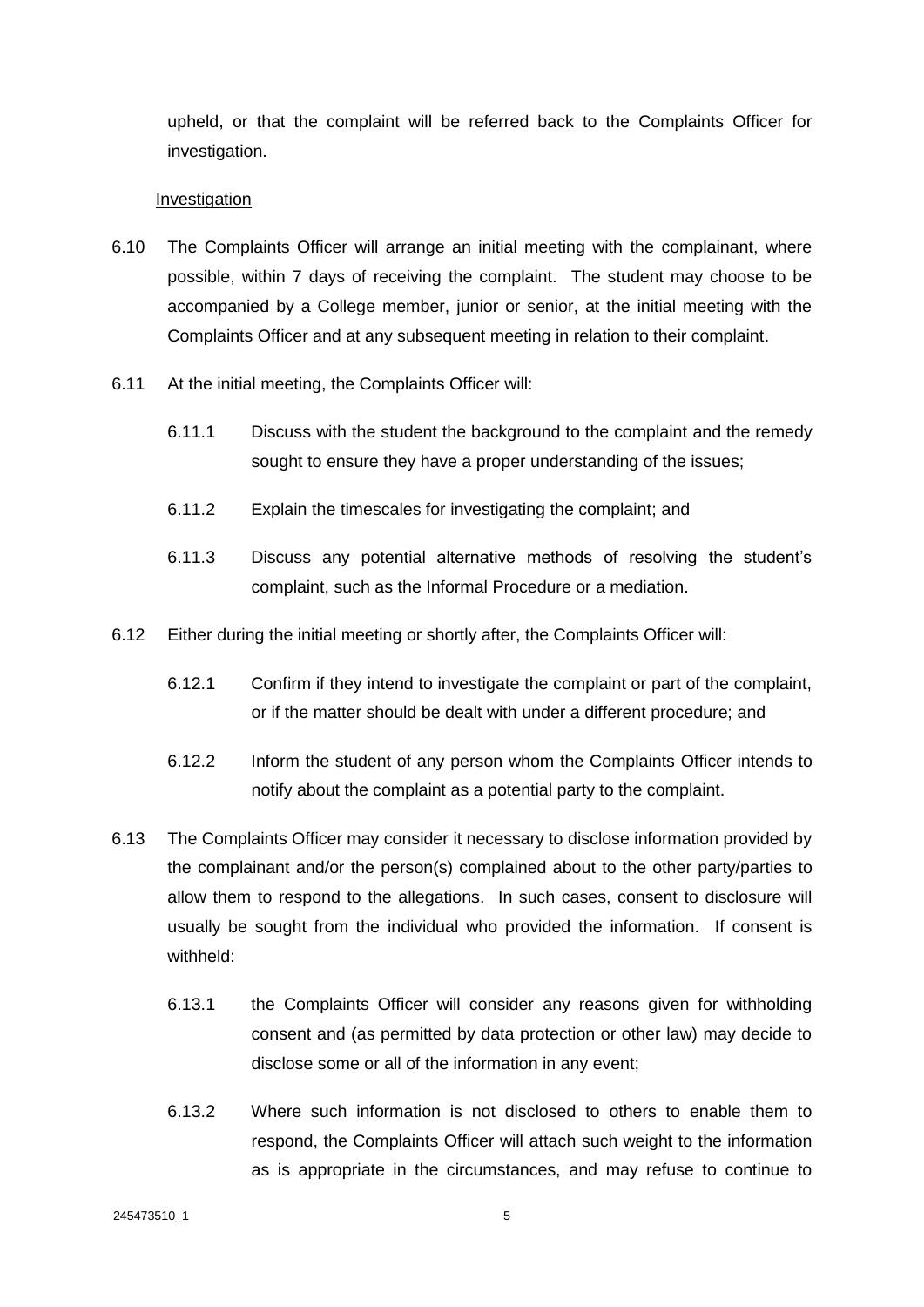investigate the complaint (in whole or part) where they consider that disclosure of information is necessary to ensure a fair investigation.

- 6.14 If the complaint is against another individual, that individual will usually be invited by the Complaints Officer to submit a written statement. The Complaints Officer may also invite the other individual to attend an interview. The individual may, if they wish, be accompanied during the interview by a nominated representative from the College's membership, junior or senior.
- 6.15 In some circumstances, the Complaints Officer may be able to facilitate a mediation or other form(s) of alternative resolution between the complainant and the College and/or the individual(s) who are the subject of the complaint. Should such resolution prove to be unsuccessful, they will continue with the Formal Procedure.

#### The decision

- 6.16 On conclusion of their investigation, the Complaints Officer will decide whether the complaint is upheld in whole or part and whether it is appropriate for the College to take any steps to remedy the complaint, which may include (but are not limited to):
	- 6.16.1 The requirement for any member of the College to provide a written and/or verbal apology;
	- 6.16.2 A change in the College's practice or policy; and/or
	- 6.16.3 Financial redress.
- 6.17 The Complaints Officer will then write to the complainant and, where appropriate, any individual(s) who are the subject of that complaint, to notify them whether the complaint is upheld, together with broad reasons for the decision. The Complaints Officer will endeavour to provide this written response within one month of the initial interview with the student, but this will depend on whether it is necessary to interview any other individual(s) as part of the investigation and the overall complexity of the issues. The Complaints Officer will keep all parties updated in relation to the progress of the investigation and the reasons for any delays.
- 6.18 If the complainant remains dissatisfied with the Complaints Officer's decision and wishes to proceed to Stage 2 below, they shall inform the Complaints Officer within seven days of receipt of the decision. The complainant should set out why they are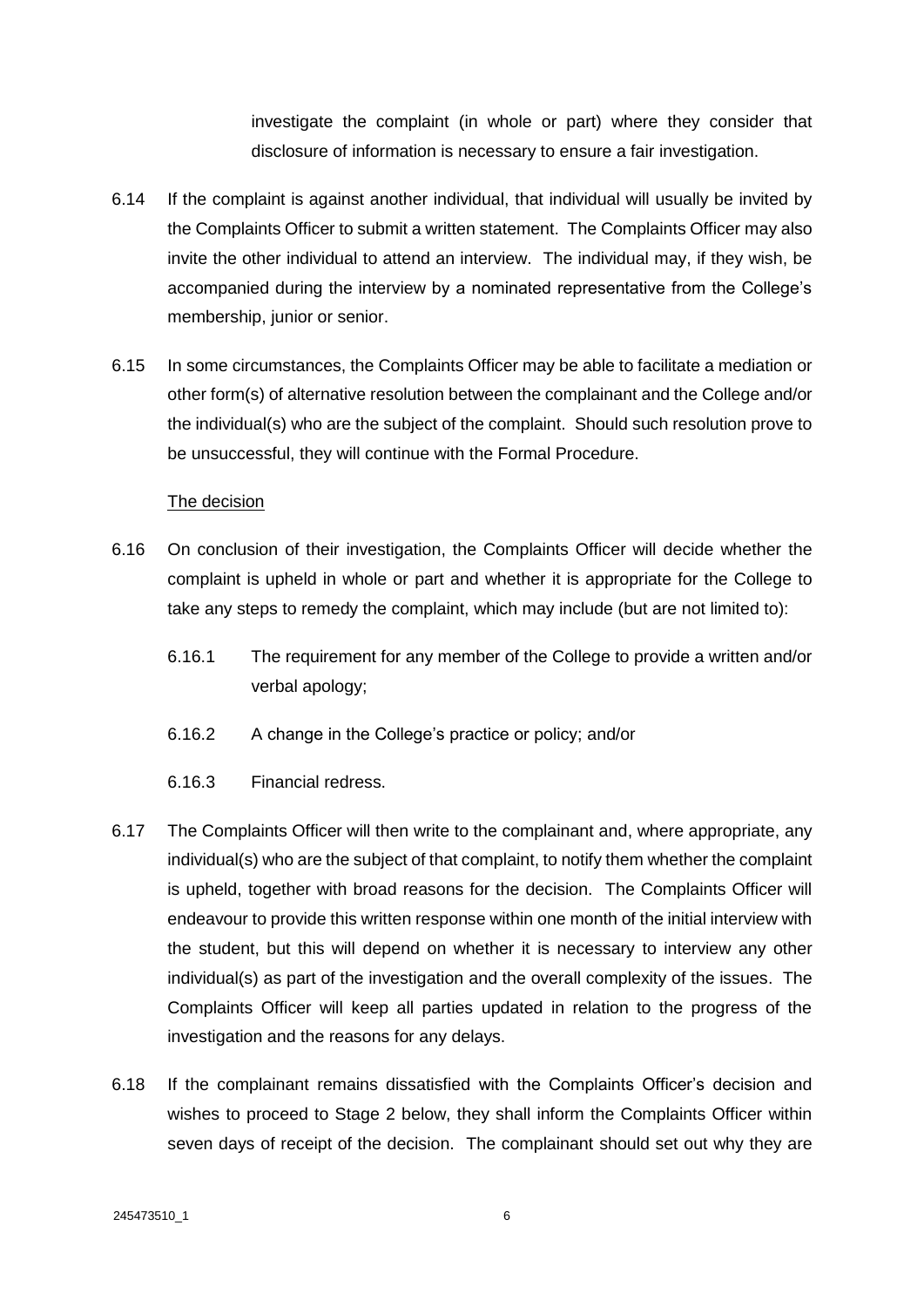dissatisfied with the Complaints Officer's decision and the particular matters that they wish the Review Committee to consider (see for example 6.23 below).

6.19 The Complaints Officer shall then inform the Provost, who will take steps to appoint a College Complaints Review Committee on the terms below.

#### Stage 2: College Complaints Review Committee

- 6.20 A panel of College Fellows and staff members from which members of a College Complaints Review Committee in any particular case (the "Committee") shall be drawn will be appointed annually by the Governing Body.
- 6.21 The Committee will consist of three members of this panel appointed in each case of a Stage 2 complaint by the Provost. No member of the Committee shall have any interest in, or previous involvement with, the issue or complaint.
- 6.22 The Provost will appoint a Chair from among the members of the Committee.
- 6.23 The purpose of the Committee is to review the Stage 1 decision. The Committee will not usually re-hear a complaint. Therefore the questions the Committee will typically consider include:
	- 6.23.1 Did the Complaints Officer follow the relevant procedures during the formal stage?
	- 6.23.2 Was the Complaints Officer's investigation reasonable in all the circumstances?
	- 6.23.3 Was the Complaints Officer's decision based on the evidence obtained and reasonable in all the circumstances?
	- 6.23.4 Was any remedy proposed by the Complaints Officer reasonable in all the circumstances and did it address the failing identified?
	- 6.23.5 Did the student receive clear reasons for the Complaints Officer's decision?
	- 6.23.6 If new material evidence has been provided, has the student given valid reasons for not supplying this earlier?
- 6.24 On receipt of a Stage 2 complaint referral, the Chair shall: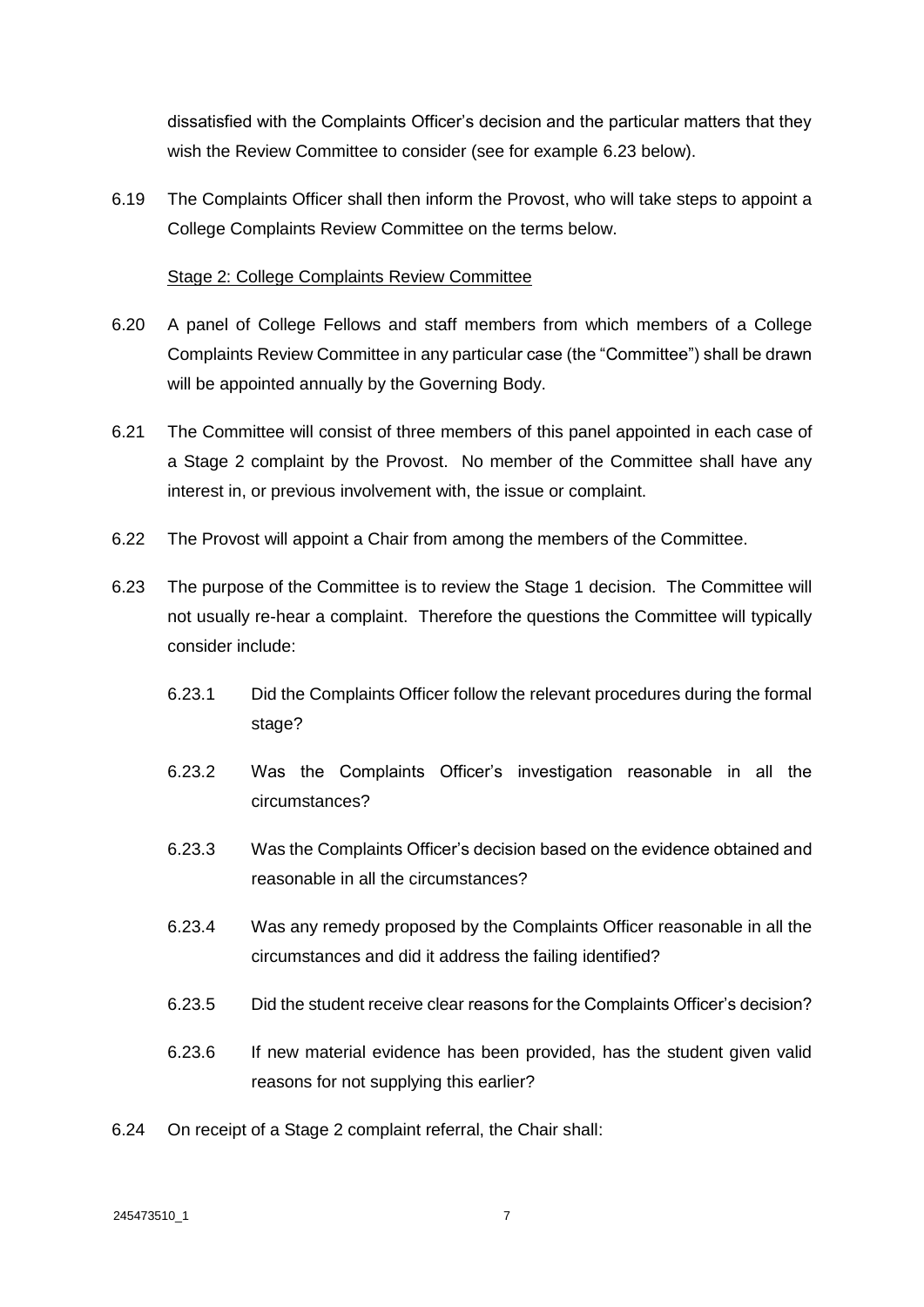- 6.24.1 Call a meeting of the Committee to be held, whenever possible, within 14 days of a complainant's notification of their intention to proceed to Stage 2;
- 6.24.2 Confirm to the complainant and the Complaints Officer:
	- (i) The fact of Stage 2 of this procedure being invoked;
	- (ii) The composition of the Committee;
	- (iii) The date and time of the Committee meeting;
	- (iv) The date by which any further evidence the complainant wishes the Committee to consider should be received by the Committee and the Complaints Officer; and
	- (v) Their right to be accompanied to the meeting by another member of College;
- 6.24.3 Ensure that all documents relating to the complaint are made available to the Committee.

## The Committee meeting

- 6.25 The Committee will invite a staff member to be present at the meeting to take a note of the meeting which will stand as a record of the meeting. No other recording shall be taken without the Chair's prior written consent.
- 6.26 The Committee shall determine the procedure it will follow in order to review the handling of the complainant's complaint. The Committee's role is to identify whether the complaint has been adequately investigated and resolved. To do that the Committee may:
	- 6.26.1 Ask the complainant to describe their complaint and the objections that they have to the process followed by and/or outcome proposed by the Complaints Officer; and
	- 6.26.2 Complaints Officer to describe the process followed and the reasoning for the outcome proposed.

## The Committee decision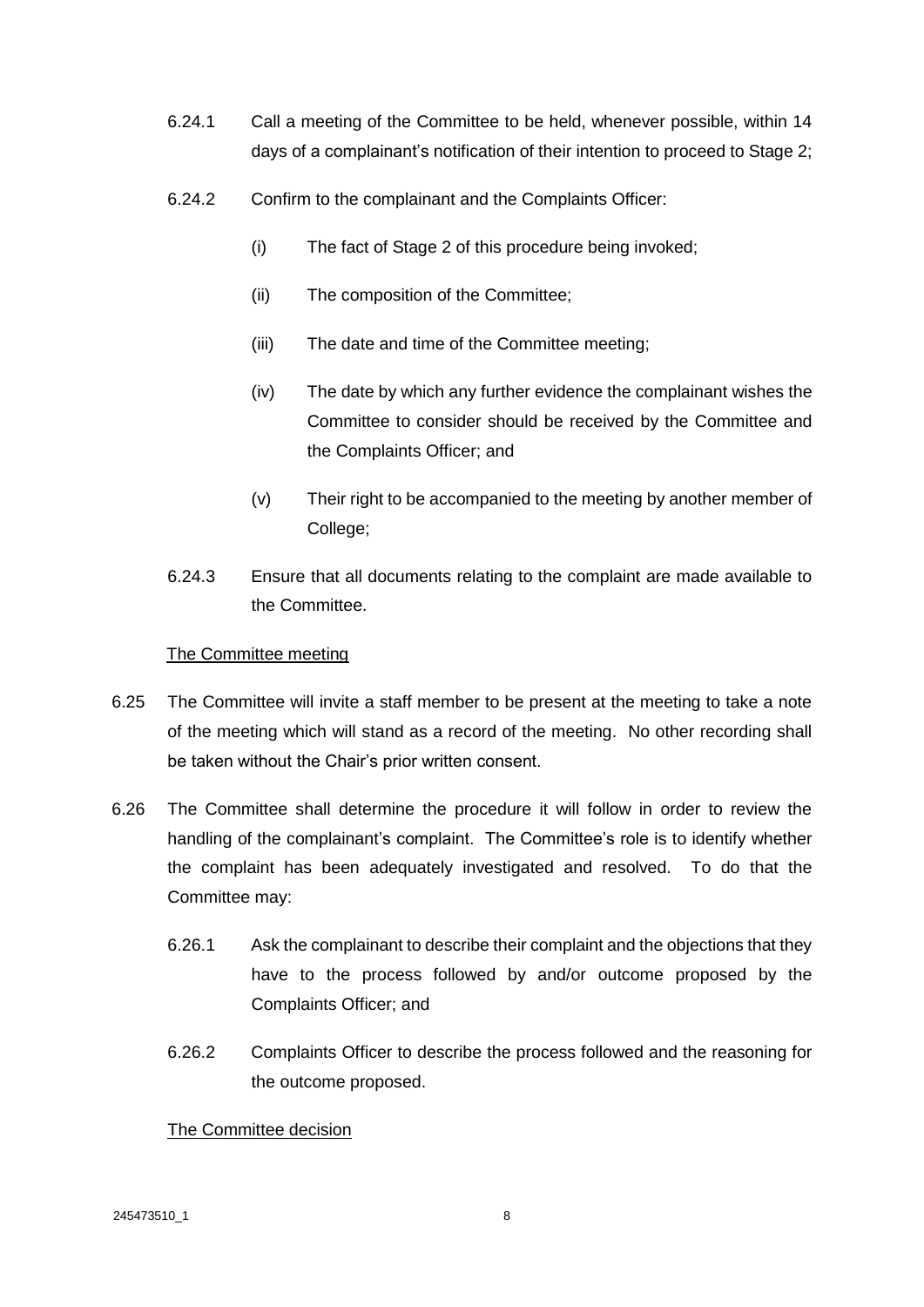- 6.27 Following the Committee meeting, the Committee shall deliberate in the absence of the parties. The Committee may consult the note of the hearing and may seek legal advice but neither the note taker nor any legal adviser may participate in the Committee's deliberations or decision making. The Committee is to reach its decisions on the balance of probability and by a simple majority.
- 6.28 The Committee should decide:
	- 6.28.1 whether the Complaints Officer's conclusion on the complaint was reasonable; and/or
	- 6.28.2 whether any resolution proposed by the Complaints Officer was reasonable
- 6.29 Where the Committee concludes that either or both of the Complaint Officer's decisions were not reasonable, it may:
	- 6.29.1 Substitute the Complaints Officer's decision with its own decision on either or both of the outcome and/or resolution of the complaint; or
	- 6.29.2 Remit the complaint to the Complaints Officer with appropriate directions, e.g. to take into account certain evidence or to conduct further inquiries
- 6.30 The Committee shall issue their decision to the complainant and the Complaints Officer in writing within seven days of the Committee meeting. It may also be necessary to communicate the outcome in whole or part to any individual who is the subject of the complaint.
- 6.31 The College will then provide the complainant with a Completion of Procedures letter (see section [7](#page-10-0) below).

## <span id="page-10-0"></span>**7 Complaint to the OIA**

7.1 If the student is dissatisfied with the Committee's decision, the student may refer their complaint to the Office of the Independent Adjudicator for Higher Education ("OIA"). The Completion of Procedures Letter provided by the College will explain how to make a complaint and the timeframes for doing so. Further details can also be found at the OIA's website: [https://www.oiahe.org.uk/.](https://www.oiahe.org.uk/)